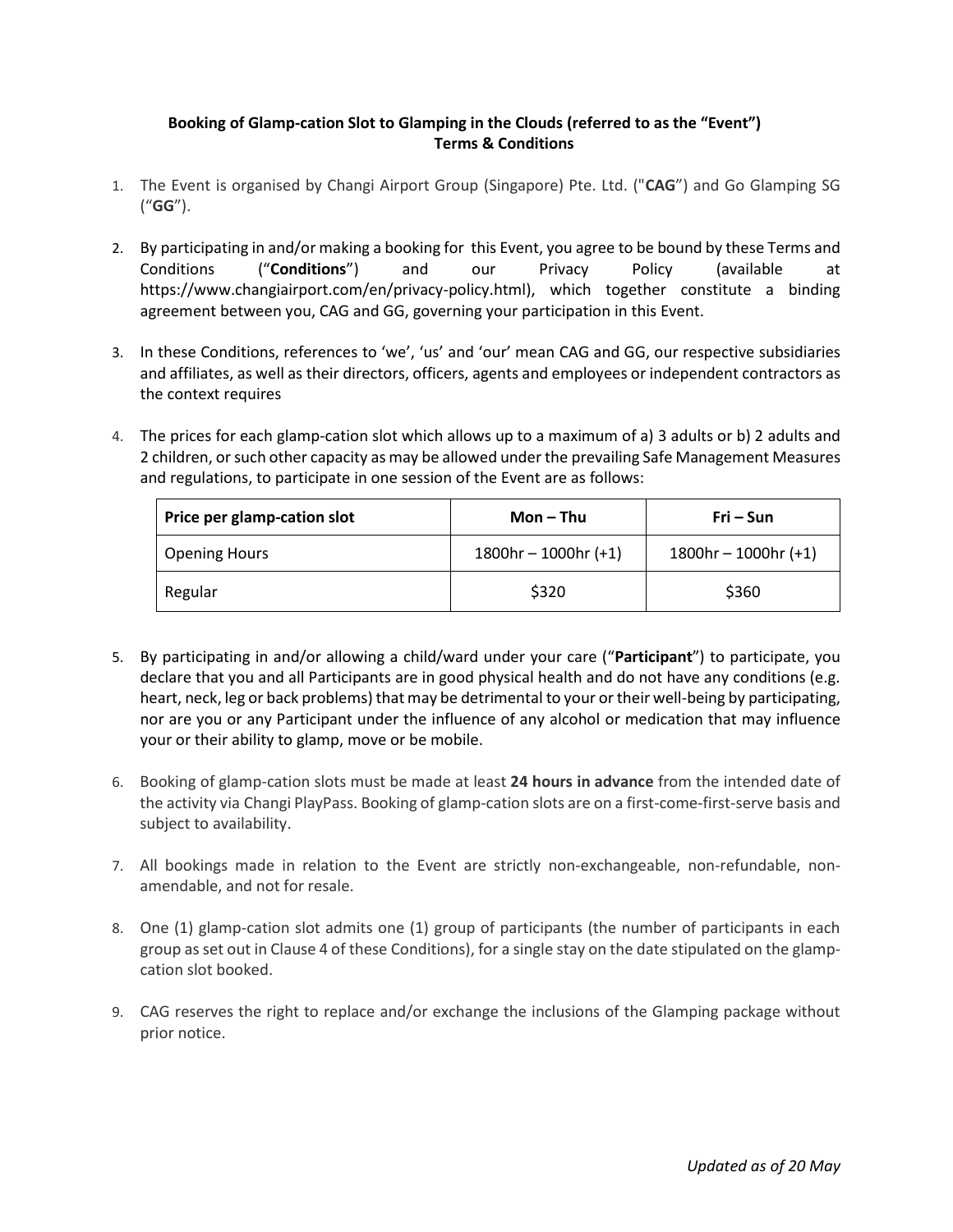- 10. All merchandise included in the Glamping packages offered under the Event are on a first-come-firstserve basis, and only whilst stocks last. Strictly no exchange or refunds will be permitted in any circumstances.
- 11. Participation in the Event requires the processing of each Participant's personal data, including but not limited to full name, personal mobile number and email addressfor the purposes of administering the Event, matching personal data collected through this Event with other data CAG holds about the Participant to optimise operations and services offered to the Participant through the Event and other platforms. By participating in the Event, each Participant consents to CAG's collection, use, disclosure, storage and other processing of any personal data provided in accordance with all applicable privacy laws and CAG's Privacy Policy ([https://www.changiairport.com/en/privacy-policy.html\)](https://www.changiairport.com/en/privacy-policy.html).
- 12. By submission of the required details, the Participant(s) declare that all information submitted is complete and accurate as per the records on their identification document(s). Where the Participant is disclosing the data on behalf of another, that he or she has the authority and requisite consent to disclose to CAG the personal data which he or she provides to CAG pursuant to these Conditions. CAG and GG reserves the right to reject bookings for the Event that are incomplete, inaccurate or for any other reason(s) which neither CAG nor GG are at liberty to disclose.
- 13. Identification document(s) and booking confirmation must be presented at the designated reception booth for verification purposes prior to entry to the Event. CAG reserves the right to refuse entry for erroneous bookings or missing/incorrect detail(s) either on the submitted details or on the identification document(s).
- 14. CAG and GG reserves the right to deny entry to any Participant(s) for any inaccuracies between the submitted information and the identification document(s). In the event any Participant is denied entry to the Event, there shall strictly be no refund(s) or change of date(s) of the booked slot(s).
- 15. Participants are advised to proceed to the Glamp-cation Entry Points **10 (ten) minutes before their check-in time** to complete all required registration, briefing and safety procedures. All participant(s) must be physically present at the point of check-in. Parent/Guardian/s must accompany your child/children/ward/s at the point of check-in and when returning to the glamping area.
- 16. In the case of no show and/or late arrival, the booked slot will be forfeited and there shall be strictly no refund(s) or change of date(s). CAG will not be liable for any of your losses or expenses due to the failure to comply with the provisions.
- 17. Minors below 18 years old must always be accompanied by an adult of 18 years old and above upon check-in and when moving around the glamping area. Accompanying adult must be part of the group in the booking, cleared for entry into the glamping area.
- 18. All glamping tents are allocated at our sole discretion and no requests for specific glamping tents or change of glamping tents allocated shall be allowed.
- 19. All participants are required to adhere to prevailing Safe Management Measures (including but not limited to the applicable vaccination-differentiated Safe Management Measures("**VDS**")) at the Event site for their own safety and well-being. We reserve the right to deny entry to the Event or to request that any participant exits from the Event in the event the participant(s) fails to comply with the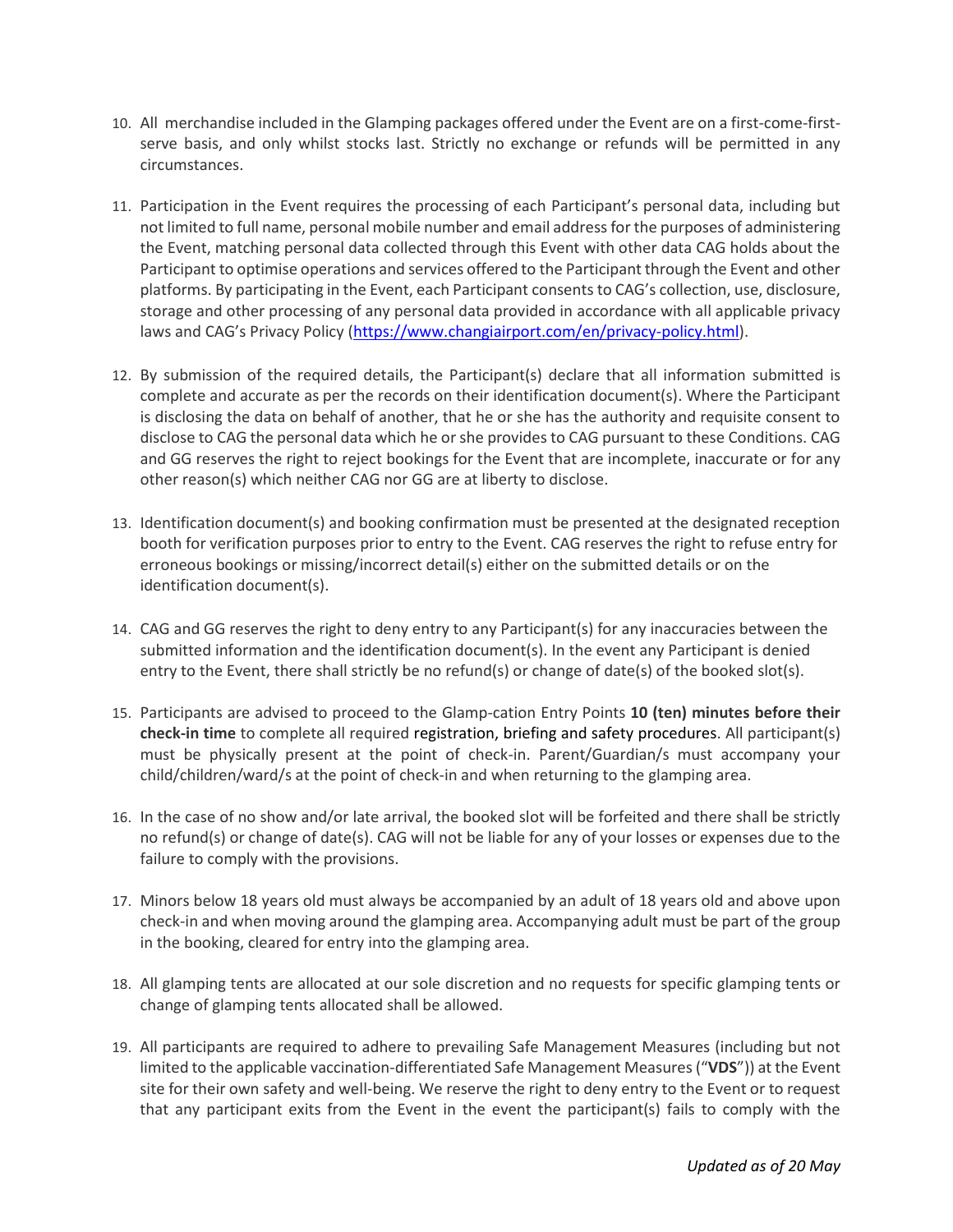prevailing Safe Management Measures. In such event, there shall be no refund of any activity passes purchased or replacement of any activity passes redeemed.

- 20. For the safety and well-being of all Participants, pursuant to the VDS (and/or such other prevailing safe management measures that may be imposed or varied from time to time) non-vaccinated person(s) above age 12 and/or person(s) with positive PET test status or lack thereof a negative PET test status shall be rejected entry.
- 21. Participants are solely responsible for the safe-keeping of their valuable items and possessions throughout the duration of the Event.
- 22. Participation in the Event is strictly at your own risk. Participants who are pregnant, wheelchair bound, or suffering from medical conditions are strongly advised not to participate in the Event. Participants must observe the maximum load capacity, height requirements (if any) and suitable age group for certain play elements and/or attractions included in the glamping package and the glamping area.
- 23. Participants must comply with the following Glamp-cation Requirements throughout their entire glamping duration:
	- (a) Wristbands issued at entry shall be kept on at all times throughout the glamping period. Guests without wristbands will have to be escorted out of the glamping ground;
	- (b) Masks must be on at all times, outside of the glamp tent;
	- (c) No loitering beyond the designated glamping ground;
	- (d) No smoking within Jewel; and,
	- (e) No unruly behaviour.
- 24. If you and/or the Participant(s):
	- (a) fail to arrive by the stipulated time at the Event's registration location and/or
	- (b) fail to adhere to VDS requirements and/or
	- (c) appear non-compliant with Glamp-cation Requirements set out above and/or not ready to participate we reserve the right to:
		- reject the slot reserved for you;
		- not delay the other participants booked at the same Glamp to accommodate you and/or the Participants;
		- forfeit your booking and not to allow any rebooking of the Event for another timeslot with no refund of any fees paid for the Event.
- 25. Without prejudice to the generality of clause 26 below, we shall not be liable for any of your losses or expenses due to the failure to comply with these Conditions.
- 26. We reserve the right to refuse or terminate the participation of any Participant in the Event for any reason whatsoever, including but not limited to unsafe or unruly behaviour that may result in harm or damage to the Participant or any other persons and/or property.
- 27. To promote and advertise the Event, CAG reserves the right to engage authorised photographers and videographers to take photographs and/or video recordings. By participating in and allowing any Participant under your care to participate in the Event, you consent to yourself and such participant being photographed and recorded by authorised photographers and videographers as